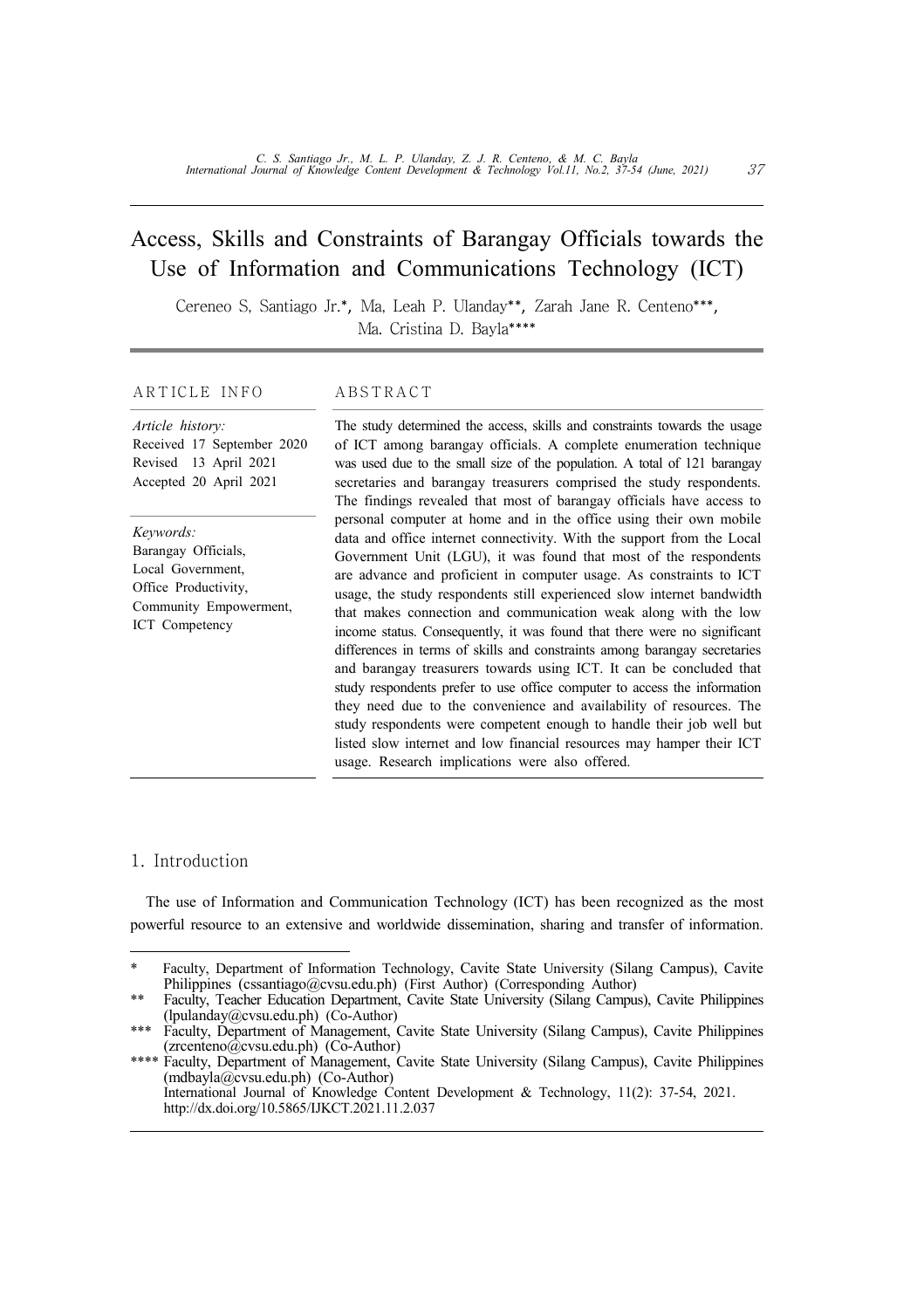# *C. S. Santiago Jr., M. L. P. Ulanday, Z. J. R. Centeno, & M. C. Bayla* <sup>38</sup> *International Journal of Knowledge Content Development & Technology Vol.11, No.2, 37-54 (June, 2021)*

The usage and provision in both formal and non-formal ways mark its boom as the most integral and influential (Islam et al., 2017).). The expanding sphere and influence of ICT in contemporary times cannot be simply undermined. Since the inception of internet technology in the 1960s, countless studies have been done to plot the development and the growing interface of ICT in our everyday lives. Computer technology has outgrown itself from the independent and stand-alone machines meant initially to compute and process data to repositories of electronic information that may be freely accessible to e-citizens anywhere in the world at any given time. A considerable number of studies have already been done to facilitate the connection between ICT and governance around the world. Most of these studies are firmly anchored on the belief that ICT is one of the most efficient, if not most effective, tools to good governance. ICT's role as a participative mechanism for development could not just be taken for granted. The assumptions bring one to a realization that ICT knits people closer together in the same way that it allows wider use of ICT for development. The Philippine ICT Development envisioned a society where citizen have access to technologies that will provide efficient government service, greater source of livelihood, and a better way of life through innovations. These calls the government leaders, and other government sectors particularly the information and communications technology (ICT) to came together to make solutions faced by the industry to cope with and succeed in the changing landscape of the digital economy (GISW, 2008). The convergence of media has been utilized to explore the economic, social, and political development. ICTs utilization can promote and bring an array of social and economic changes. This contributed toward the progress of humankind as a whole (Islam et al., 2017).

It is essential that communities are empowered with ICT skills that enable or strengthen the existing systems or knowledge. ICT skills that should be used to understand, interpret, and use the information to get the desired benefit. Barangay as the basic political unit in the Philippines is expected to perform efficiently including the utilization of ICT. The performance efficacy is measured in terms of quality and efficiency of submission of reports to higher authorities and in disseminating information to its locality. Two of the most relevant strategic vision towards ePhilippines is to provide government services to stakeholders online and develop an Information Technology (IT) enabled workforce. The same way is applied to elected officials in the government service. The skills acquired by barangay officials through attending seminars and trainings in ICT will give them the benefit in the application of ICT in everyday life. According to Martin, Cabo, and Nicolas (2009), the desire of the people to emerging technologies, to anything that is new and western as well as the flare to adopt and be adept at new technology, gave an edge in the use and mastery of ICT. Due to limited resources, the challenges in the Philippine ICT sector has been battled. There have been initiatives to support the government's digital transformation projects through a National Information and Communication Technology Summits. Lua (2018) mentioned that con nectivity, ubiquity, trust, and interoperability are key to digital transformation and overcoming the bureaucratic and cultural barriers to change, digital transformation will be the best thing to happen in the country. Thus, the Department of Information and Communications Technology (DICT)'s National ICT Ecosystem Framework (NICTEF) launching in 2019 aims to address the absence of strategic roadmap for ICT formulation and direct responses to ICT challenges. The realization of NICTEF thrusts on participatory e-governance would manifest best practices through strengthening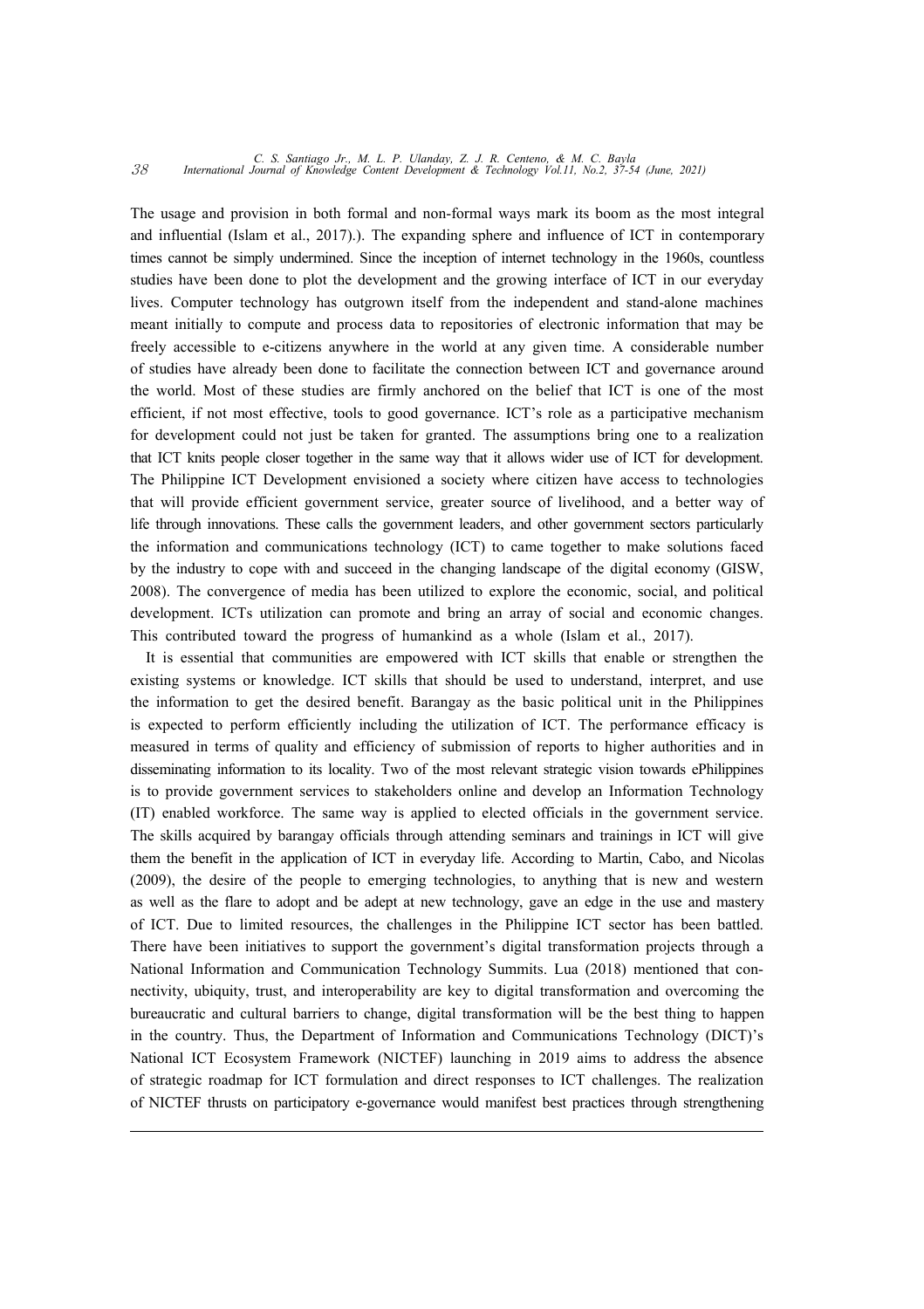and capacitating the ICT sector and applied all over the country. Despite huge government efforts on investment of infrastructure improvement, ICT challenges remains almost the same.

The potential of ICT to make barangay officials more effective and efficient in the service is when they embrace all forms of media including voice information system, and the use of personal computers fitted with a modem or supply technologies that facilitate communication, processing and transmission of information (Omotesho, 2012). It is vital that barangay officials utilize technologies in sending and receiving information to make their duties more productive in improving the delivery of services. Through the recognition and development of ICT infrastructure of the local government, the economic and social status of its citizens can be lifted. ICTs can give a new impetus to the social and government organizations to productive activity, which could become a major factor in the transformation stages (Islam et al., 2017) of barangay officials. It is therefore, the objectives of the study is to determine the access, skills and constraints of barangay officials towards the use of ICT and compare the difference between skills and constraints in ICT usage among barangay secretaries and barangay treasurers.

#### 2. Literature Review

Barangay is a native Filipino word for a village or district which is the smallest administrative division in the Philippines. Governance at barangay level plays a crucial role in supporting the country's LGUs. This is related to the responsibility, justice, and openness of the leader in carrying out his duties and responsibilities as a servant within his society. Collectively, the barangays are national government collaborators to respond to development issues due to their strategic position at the grassroots level in providing effective and efficient service to the community. The cohesion in service delivery through the barangays represents the city or municipality's state of governance. Moreover, barangay, as the basic political entity, acts as the primary planning and execution entity of government initiatives, public facilities, projects, and events, and as a forum where the collective opinions of the community's citizens can be crystallized and considered (Boysillo, 2017). The Philippine government acknowledges the importance of information and communication technologies (ICTs) in people's lives. In this era of 21st century, Philippines includes ICT integration, either in the national policies or in the laws pertaining to the LGU of the society. The DICT is the executive department of the Philippine government responsible for the planning, development and promotion of the country's ICT agenda in support to the national development. Thus, ICT is a combination of devices and technology resources that has been used in all sectors of economy. It is very useful for people to solve certain problems in data processing and distribution of communication in every community. According to Maria (2000) as cited by Prajanti (2013), ICT is a technology employed in the processing of data. The delivery of information is also beneficial. ICT is all manner of technology A tool to build, distribute, save, add value and manage the cycle of information. As cited by Omotesho, Ogunlade, & Muhammad (2012), it is fundamental to understand the usage and functionalities of computer and related equipment through education as it plays a significant role in creating awareness. Furthermore, Jarboe (2001); Czerniwicz and Brown (2005), emphasize the economic importance of ICT by stating that access to IT is vital to governance and economic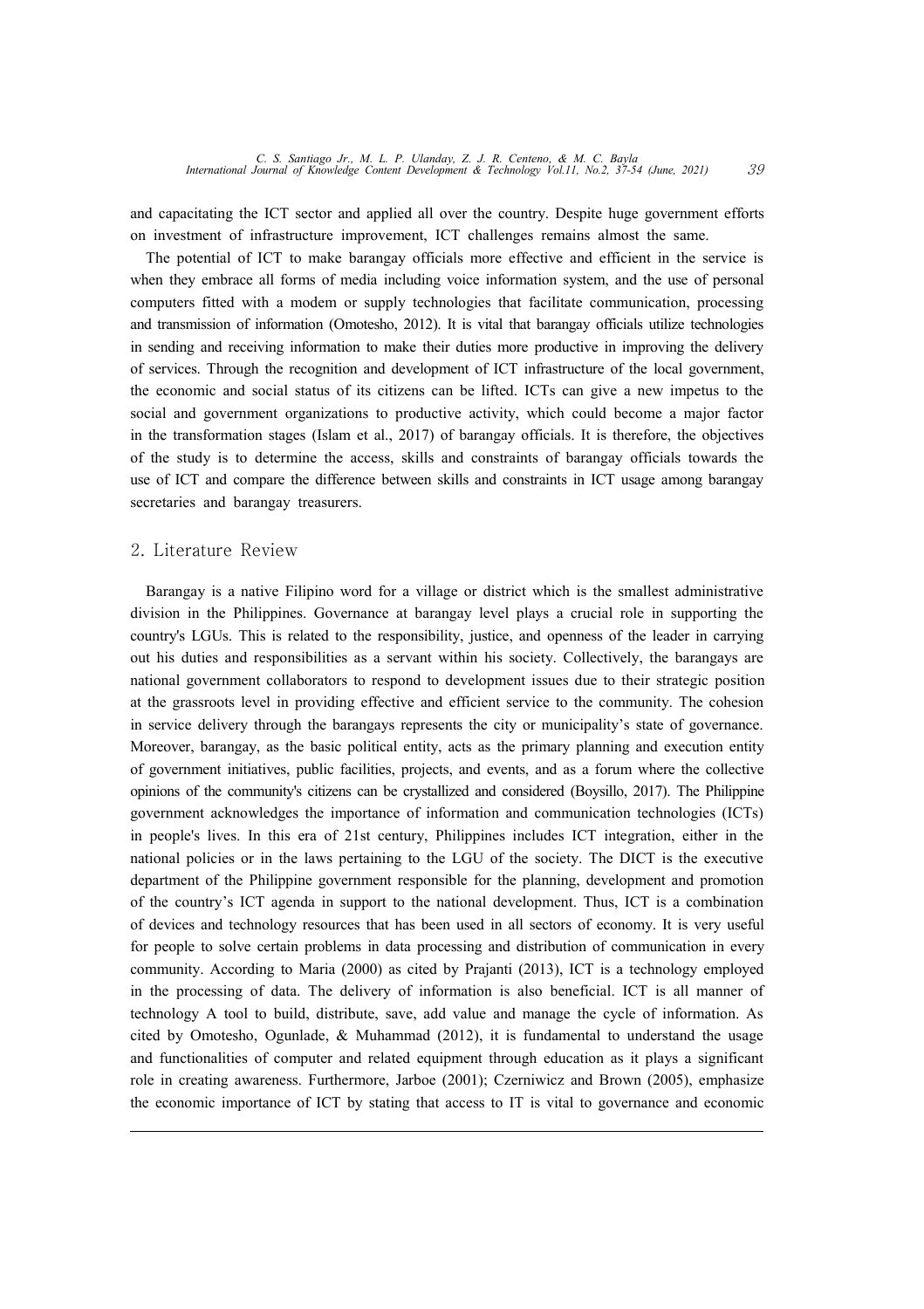## *C. S. Santiago Jr., M. L. P. Ulanday, Z. J. R. Centeno, & M. C. Bayla* <sup>40</sup> *International Journal of Knowledge Content Development & Technology Vol.11, No.2, 37-54 (June, 2021)*

development. Moreover, Prajanti (2013) claims through the use of ICT models where they could tend to solve information and communications problem such as communications barriers between stakeholders in the community. In addition, changes in ICT has remained constant to the way people do business and in their lives in general (Shaqiri, 2015). With ecommerce, eGovernment reflects a big wave of technical innovation and government reinvention. It is a huge opportunity to move forward in the 21st century with higher quality, cost effective government services and a closer partnership between people and government (Fang, 2002). To transform the local government sector into an information-driven, modern, and competitive sector, the role of ICT cannot be overruled. They need to provide faster and newer ways of delivering and accessing information. However, there are some barriers to the integration of ICT. According to Kinyanjui (2019), certain obstacles found to the incorporation of educational technology into higher education included weak technology infrastructure, lack of appropriate institutional policies on ICT usage and low technical skills, high costs of ICT usage, technology, and poor leadership decisions. In addition, Shahani (2015) stated that according to the latest "State of the Internet" survey from Akamai, a cloud data network specialized in real-time tracking of internet traffic, the Philippines has the third slowest average connection speed in the region—2.8 Megabits per second (Mbps) for the first quarter of 2015 - much slower than the global average connection speed of 5 Mbps. Furthermore, the Philippines came in fourth place for slowest peak connection capacity, with 20.3 megabits per second (Mbps), well below the global average of 29.1 megabits per second. Moreover, Despite the fact that access to ICTs has been slowly increasing - due in particular to low-cost smartphones - Internet speeds in the Philippines are among the lowest in the world, and rates for those services remain high.

ICT Access in ASEAN has lower expansion on fixed telephone lines relative to internet subscriptions. In the Philippines, mobile cellular phones are much more advanced than fixed telephones and the internet. In 2014, the subscriptions per 100 persons is 111.12 which is assumed that every Filipino owns more than one cellular phone as compared to the telephone line subscriptions of 3.09 per 100 persons and an internet user of 39.7 per 100 persons. In terms of broadband connection, services in the Philippines remained poor with an average download speed of 2.9 megabits per second (mbps) in 2015 noted being second slowest average download speed in Asia at 3.64 mbps (House of Representatives, 2016). Progressively, the Internet Report of Akamai State for the 2nd Quarter of 2016 for the Philippines is at 6th with an average mobile internet speed of 8.5 Mbps and a peak connection speed reached a high 105.1 Mbps. Bandalaria (2007) found that significant improve ments must be made in the telephone infrastructure of the Philippines before those computers can be said to be 'connected'. Suggested further that the decline of telephone infrastructure could likely be attributed to the introduction of more affordable, accessible, practical cellular mobile telephones. Thus, there has been a marked increase in the number of registered Internet Service Providers (ISP) in the Philippines. In May 2019, in order to ensure greater access to cost-effective ICT infra structure, DICT issued rules on the accelerated roll-out of common towers in the Philippines. These rules would pave the way for the construction or conversion of at least 2,500 specific towers in specified DICT owned property, as well as in other government agencies' property and hard-to-access areas found by Telcos. On the following year, to improve the services of internet service providers, DICT releases guidelines for the common tower policy on June 2020. Driven by the DICT, a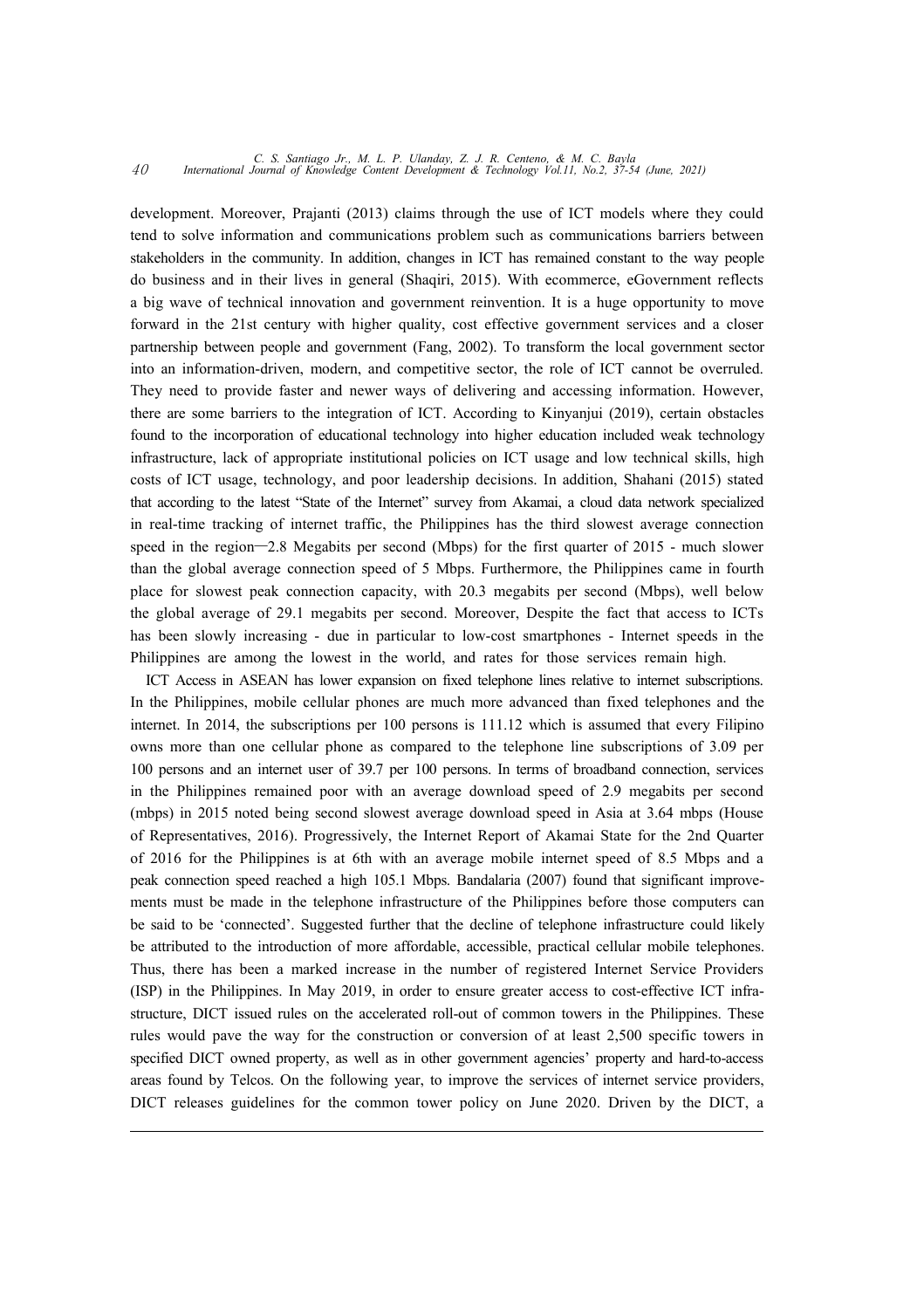quicker installation of telecommunications towers is promising as LGUs express their interest in the permit standards and procedures for cell tower construction. According to recent news, tele communications giant Philippine Long Distance Telephone (PLDT) company and its wireless unit Smart Communications are expected to initially deploy approximately 200 cell sites under its agreements with several independent tower companies, a step to support the Common Tower Initiative of the Duterte administration and its mission to boost connectivity in the country. In addition to enabling a large number of locations where telephone calls and internet connections are possible, DITO Tele community recently reported securing specific tower agreements with Independent Tower compa nies, and setting up 1,300 towers at various completion stages. The use of ICT to reorganize internal administration transactions, communications, inter-relationships and promote the flow and transfer of information provides a significant opportunity to improve government capability. Intranets allow various departments to share shared customer resources and pool the expertise and strengths of their employees to solve problems. These facilities, in turn, would allow easier flow and transfer of information, faster and cheaper delivery of goods and services, quicker and better decision-making processes, and unplugged paper bottlenecks. In Addition, developing basic infrastructure to reap the benefits of emerging technology and communications resources is key to implementation of e Government. However, ICT literacy are also important for citizens to be able to use eGovernment applications and to benefit from them. Education, freedom and the desire to have access to information are critical to the effectiveness of eGovernment. Moreover, the effectiveness of ICT initiatives depends to a large extent on human skills and capabilities. Accordingly, programs for education and training must be seen as priority actions. Training of staff is required to manage new procedures and activities, investment in human development is very important (Ndou, 2004).

#### 3. Methodology

The study area was Silang, Cavite, Philippines. Complete enumeration technique was employed to the entire population of one hundred twenty-eight (128) barangay officials, comprising sixty-four barangay secretaries and sixty-four barangay treasurers. According to Crossman (2018), total enumeration was done when the target group is small and set apart by unusual and well-defined characteristics. Hence, all one hundred twenty eight (128) barangay secretaries and barangay treasurers constituted the study respondents. To gather the data, the researcher asked permission from the local Research Ethics Board of the University and the LGU. The questionnaire was distributed to 64 barangays for a period of one month. Data were collected, tabulated and employed the identified statistical tools. For data analysis and interpretation of results, simple descriptive statistics involving the use of frequencies and percentages were used to present the demographic profile and access to ICT of the study respondents. Weighted Mean was used to present the skills and constraints while z test was employed to examine the differences in skills and constraints between barangay secretaries and treasurers towards ICT usage.

The study questionnaire was adapted from the study of Omotesho, Ogunlade, and Muhammad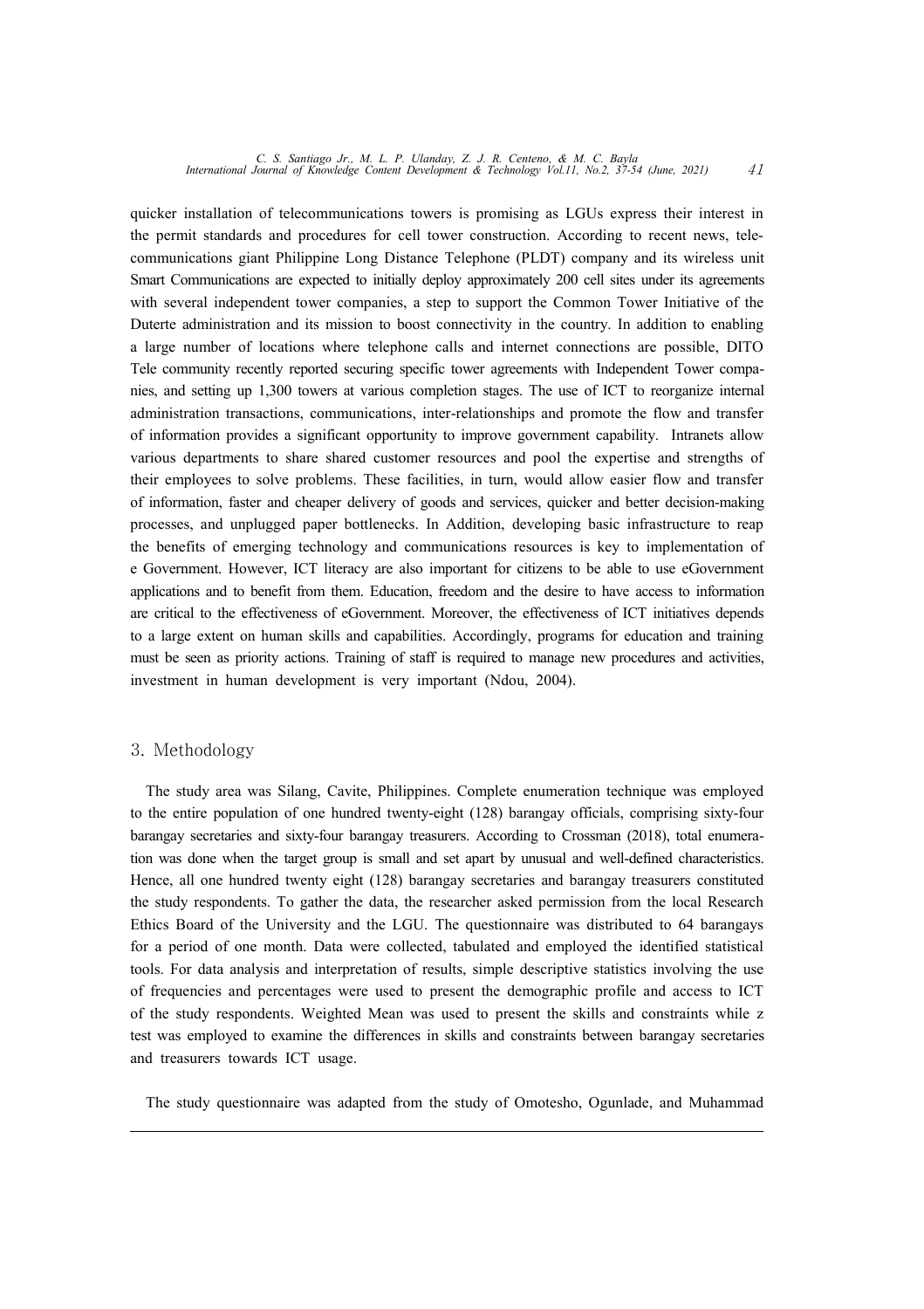(2012). It underwent expert validation to suit the research questions with the research respondents and research locale. The specific parts of the questions adapted from the study were the access to ICT and constraints to ICT usage. The demographic and skills questions were made by the researchers. A four-point Likert type scale was used to evenly split the study respondents' answers into simple dichotomies. The goal was to report one number simply or directly without considering neutrality or middle responses. The following scale for the skills and constraints faced by the barangay secretaries and barangay treasurers were used: 3.51-4.00: Proficient; 2.51-3.50: Advance; 1.51-2.50: Intermediate; 1.0-1.50: Beginner, and 3.51-4.00: Strongly Agree; 2.51-3.50: Agree; 1.51-2.50: Disagree; 1.0-1.50: Strongly Disagree, respectively.

To calculate the reliability of the research tools, the researchers piloted the questionnaire to thirty (30) barangay officials who were not subjected to the final data gathering of the study. A reliability test was employed to determine the Cronbach alpha. The reliability factor of 0.76 was considered.

The study defined Barangay Officials as appointed Barangay Secretaries and Barangay Treasures in a particular barangay of Silang, Cavite, Philippines. The appointment of barangay officials took place on October 2018.

#### 4. Results and Discussions

#### *4.1 Demographic Profile of Barangay Officials*

A total of one hundred twenty-eight were included in this study. Out of 128 study respondents, 121 questionnaires were retrieved. Among the 121 answered, 61 (50.4%) are barangay secretaries and 60 (49.6%) are barangay treasures. Gender distributed with 81 (67%) are female while 40 (33%) are male. For the male study respondents, 10% are (18-25 years old), 18% are (26-35 years old), 38% are (36-50 years old) and `35% are (50 years old and above). For the female study respondents, 3% are (18-25 years old), 13% are (26-35 years old), 43% are (36-50 years old) and 40% are (50 years old and above). Majority of the barangay officials were in service as follows: 45% males were appointed within the year; 55% of males were in service for over a year. 39% of females were appointed within the year; 61% of females were in service for over a year. Majority of the barangay officials are college graduate 43 (36%), while 78 (64%) are college undergraduate, high school graduate, vocational and high school undergraduates.

| Total Respondents | Bgy. Secretaries | Bgy. Treasures    |  |
|-------------------|------------------|-------------------|--|
| $N = 121$         | $61(50.4\%)$     | $60(49.6\%)$      |  |
| <b>Sex</b>        | Male             | Female            |  |
|                   | 81(67%)          | 40(33%)           |  |
| Age               | 18-25 years old  | $26-35$ years old |  |

**Table 1.** Demographic Profile of Barangay Officials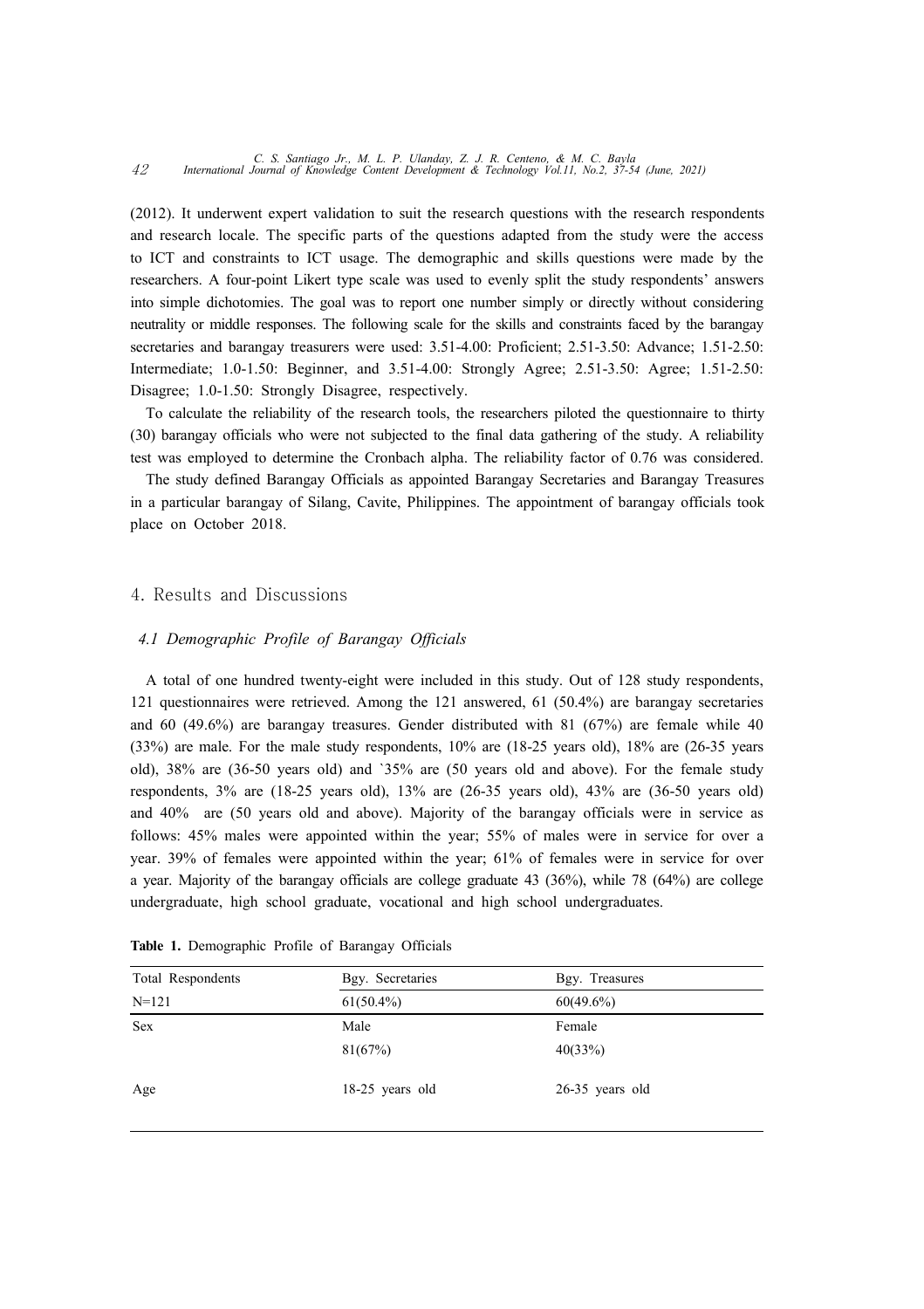|             | 10%              | 18%                               |
|-------------|------------------|-----------------------------------|
|             | 36-50 years old  | 50 and above                      |
|             | 43%              | 40%                               |
| Appointment | Within the Year  | Within the Year                   |
|             | $45\%$ (male)    | 39%(female)                       |
|             | Over a year      | Over a year                       |
|             | $55\%$ (male)    | $61\%$ (female)                   |
| Education   | College Graduate | High School-College Undergraduate |
|             | 43(36%)          | 78%(64%)                          |

#### *4.2 Access to Information and Communications Technology of Barangay Officials*

Most of the barangay officials access their official PC with internet connection to do their tasks. It is notable however, that most of the offices have no internet connection. The findings suggest that apart from their access to the official PC, a few have access over their personal computer at home. This can be attributed to the fact that government hardly acquires ICT resources especially for the barangay level. It is also apparent that most barangay officials have access using their own broadband or Wi-Fi at home, along with mobile data and pocket Wi-Fi. It can be noted further that most barangay offices have no internet subscription. It could be evident that internet represents a technological innovation, whose effects range from communication to interaction (Shaqiri, 2015) where most of the barangay officials are able to do so. In addition, the barangay officials have high range of literacy in using and accessing the official PC and being skilled of using it especially with their respective tasks. It seems that the LGU of Silang supports the ICT program as response to the call of the Philippine ICT Development Plan by DCIT aiming to equip barangay officials with the necessary skills needed in their service. This can be in a form of capability training provided by the LGU, Universities in the area and other GA and NGO. For this reason, the barangay officials are able to submit their report to the higher authorities of the LGU. Through the call further, the LGU of Silang is taking their responsibility in supporting most barangays to have their officials PC connected to the internet to access and share and or submit files between and among the barangay officials. Santos (2016), claimed that internet access is considered as value-added service (VAS) in the country. This could somehow resulted to a collective effort of the different organizations in promoting and helping the LGU's to make initiatives in order to achieve the streamlining plan of ICT locally. ITU (2016) found that access to the internet is not enough, it suggest that policy makers must address broader socio-economic inequalities and help people acquire the skills to take full advantage of it. Further, this will support to the 2030 Agenda for Sustainable Development highlighting the development challenges. The provision of internet service is anchored on the tele communications networks owned and controlled by private telecom operators. The R.A. 10929 known as the free internet access in public places act. Its program covers public places such as national and local government offices, public basic education institutions, State Universities and Colleges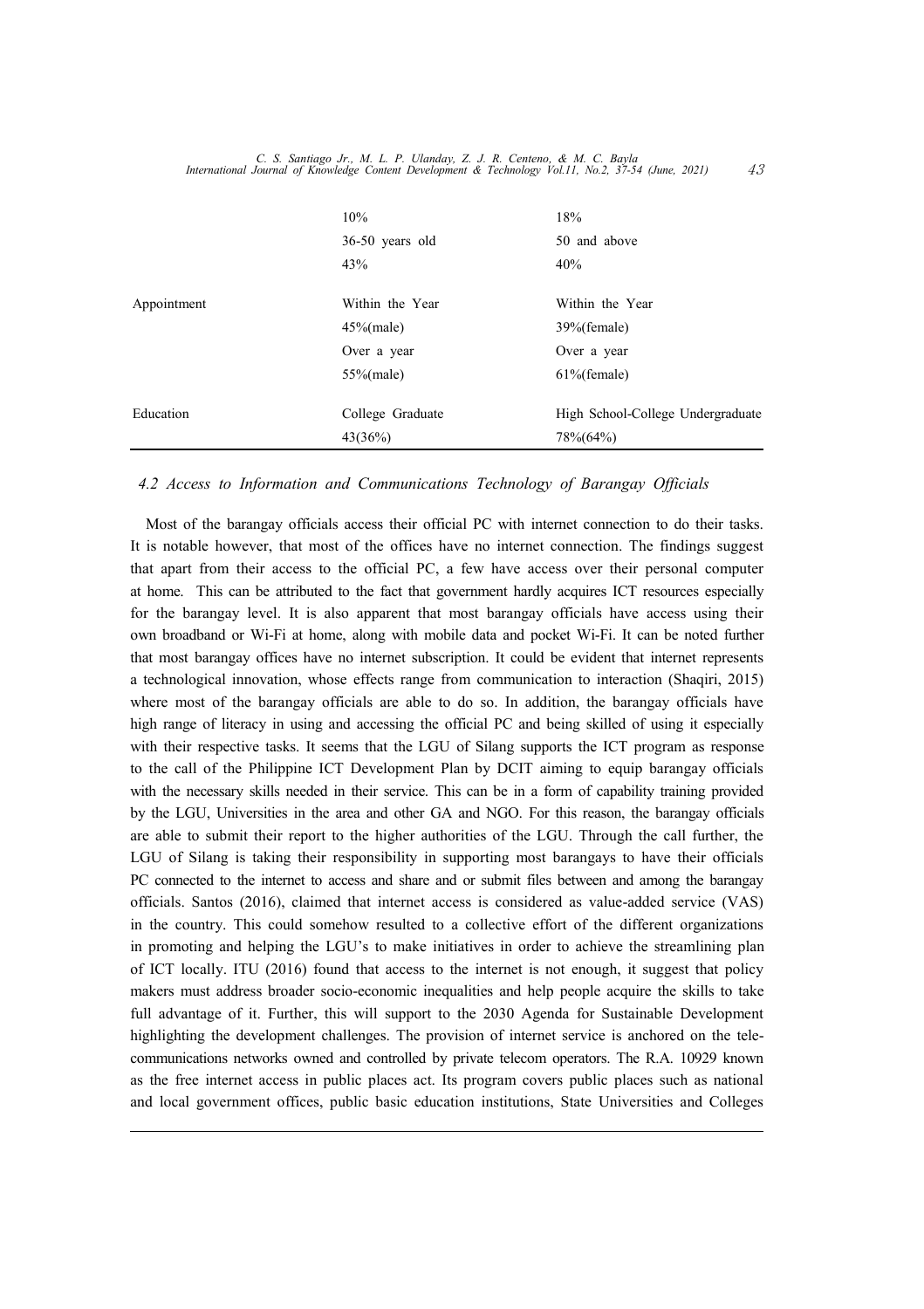and Technical Education and Skills Development Authority (TESDA) technology institutions; public hospitals, health centers, and rural health units; public parks, plazas, libraries, and barangay reading centers; public airports, and seaports; and public transport terminals. The DICT's implementation of R.A. 10929 in greater areas will give full realization of the Philippines vision in streamlining government services and transactions.

|                                        |                                                                                            | Bgy. Secretaries |         | Bgy. Treasures |         |
|----------------------------------------|--------------------------------------------------------------------------------------------|------------------|---------|----------------|---------|
|                                        |                                                                                            | Frequency        | Percent | Frequency      | Percent |
| Access to Personal<br>Computer at Home | Barangay officials with access to 14<br>personal computer at home                          |                  | 23%     | 18             | 30%     |
|                                        | Barangay officials without access 47<br>to personal computer at home                       |                  | 77%     | 42             | 70%     |
| Access to Personal                     | Barangay officials with access to 52<br>Computer in the Office personal computer at home   |                  | 85%     | 48             | 80%     |
|                                        | Barangay officials without access 9<br>to personal computer at home                        |                  | 15%     | 12             | 20%     |
| Offices' Personal<br>Computer          | Internet Connectivity of Barangay officials with internet 28<br>connectivity in the office |                  | 46%     | 39             | 65%     |
|                                        | Barangay officials without<br>internet connectivity in the office                          | 33               | 54%     | 21             | 35%     |
| Mode of internet Access Mobile Data    |                                                                                            | 15               | 25%     | 12             | 20%     |
|                                        | Pocket WIFI                                                                                | 13               | 21%     | 15             | 25%     |
|                                        | Broadband WIFI at Home                                                                     | 17               | 28%     | 18             | 30%     |
|                                        | Wired Internet Connectivity                                                                | 12               | 20%     | 12             | 20%     |
|                                        | Public WIFI                                                                                | 4                | 6%      | 3              | $5\%$   |

#### **Table 2.** Access to ICT of Barangay Officials

 $N=121$ , P=F/N\*100

### *4.3 Skills of Barangay Officials towards Information and Communication Technology (ICT) Usage*

As gleaned in **Table 3**, the barangay secretaries and barangay treasurer's skills towards ICT obtained a composite mean score of 3.66 (barangay secretaries) and 3.74 (barangay treasures) with an overall mean score of 3.70 to denote proficient, respectively. For barangay secretaries in particular, the highest value of mean score is evident by a skill that is turning on and turning off computers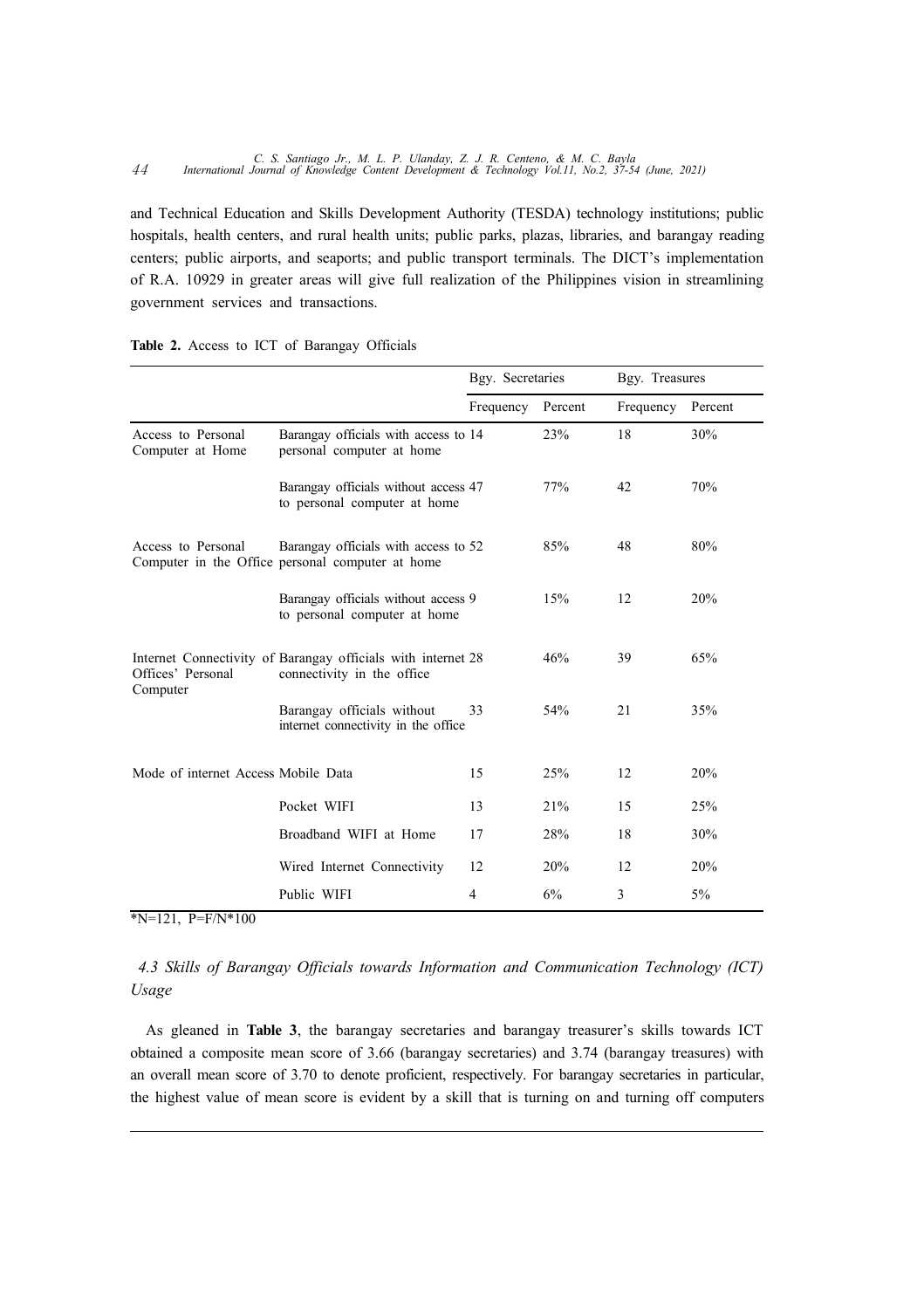with a mean score of 3.96 to denote proficient. For barangay treasurers in particular, the highest value of mean score were evident by a skill that is identifying and using basic functions with a mean score of 3.95 to denote proficient. The combined highest mean score obtained is a skill that is to identify and navigate to the environments of computer and use of computer functions needed in the performance of tasks with a mean score of 3.89 to denote proficient, respectively. This implied that barangay officials particularly secretaries and treasures were able to apply the skills learned in the context of basic computer training, hence, will promote a concrete economic well-being and quality of life. Garrido, Sullivan, and Gordon (2010) mentioned that the role of ICT skills delivers in improving employment for low-income groups. The significant investment to human capital will be an asset and a commitment to lifelong learning (NICTEF 2019), so to address the programs and projects of the government for the benefit of economic and social systems of the country. Further, ITU (2016) found that there was a strong association between economic and ICT development. Access to computers with internet connection coupled with the skills required in the performance of duties changed the way ICT facilities and deliver results to individuals, govern ment, organizations and other sector.

| Indicators                                                                                   | Bgy. Secretaries |             |      | Bgy. Treasures |      |             |
|----------------------------------------------------------------------------------------------|------------------|-------------|------|----------------|------|-------------|
|                                                                                              | Mean             | Description | Mean | Description    | Mean | Description |
| Able to turn on and turn 3.96<br>off computers                                               |                  | Proficient  | 3.88 | Proficient     | 3.88 | Proficient  |
| Able to identify and<br>navigate to the<br>environments of<br>computer                       | 3.87             | Proficient  | 3.92 | Proficient     | 3.89 | Proficient  |
| Able to use identify and 3.68<br>use basic functions                                         |                  | Proficient  | 3.95 | Proficient     | 3.81 | Proficient  |
| Able to identify and use 3.88<br>computer functions<br>needed in the<br>performance of tasks |                  | Proficient  | 3.90 | Proficient     | 3.89 | Proficient  |
| Able to demonstrate the 3.77<br>functions to colleagues                                      |                  | Proficient  | 3.76 | Proficient     | 3.76 | Proficient  |
| Able to access the<br>internet using available<br>resources                                  | 3.86             | Proficient  | 3.88 | Proficient     | 3.87 | Proficient  |
| Able to access, compose 3.80<br>and submit email<br>communications                           |                  | Proficient  | 3.82 | Proficient     | 3.81 | Proficient  |
| Able to present output 3.77<br>using computer when<br>needed                                 |                  | Proficient  | 3.89 | Proficient     | 3.83 | Proficient  |

**Table 3.** Skills of Barangay Officials toward Information and Communications Technology (ICT)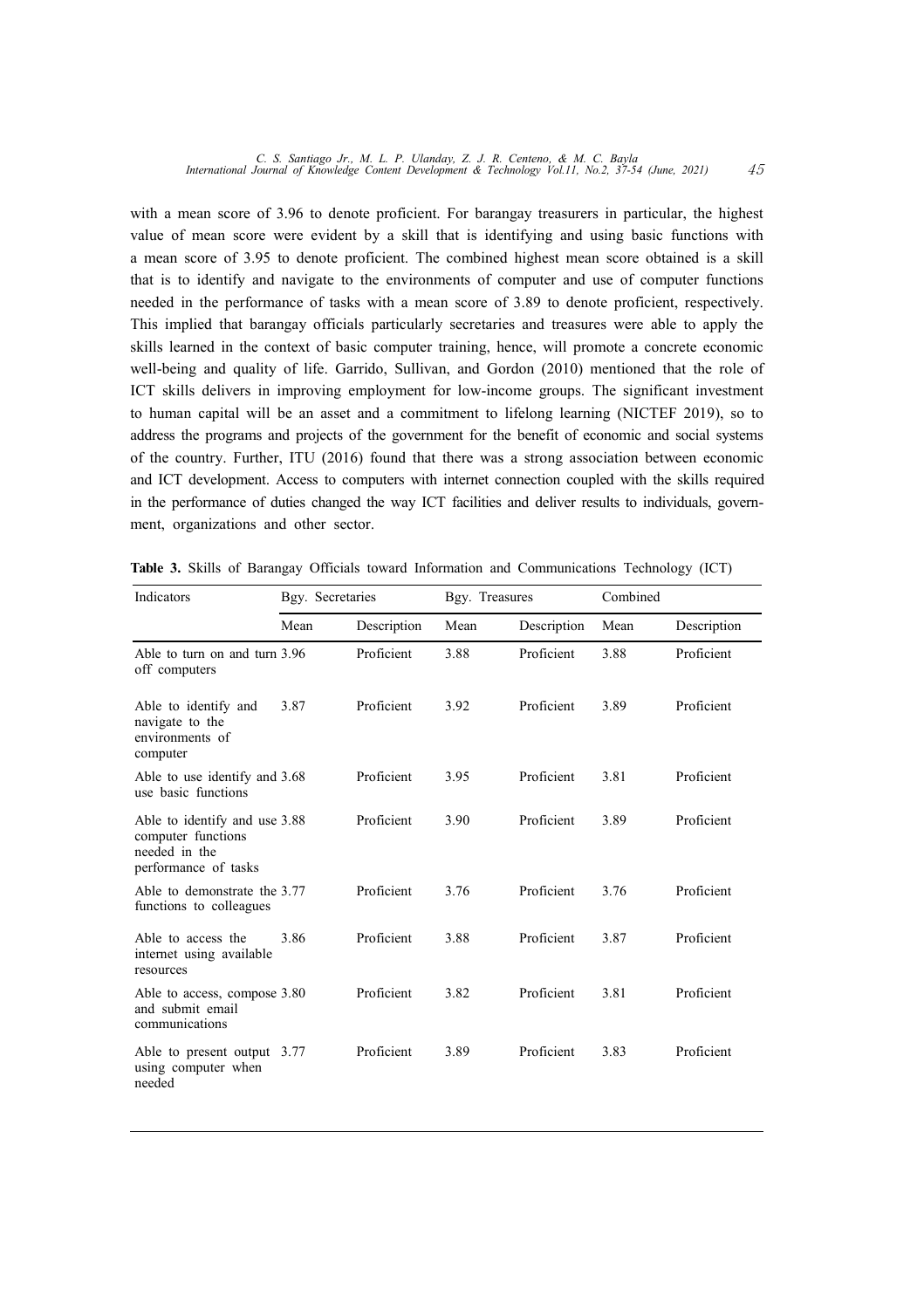| Able to identify computer 3.17<br>errors or issues that<br>hinders the performance<br>of tasks |      | Advance    | 3.26 | Advance    | 3.21 | Advance    |
|------------------------------------------------------------------------------------------------|------|------------|------|------------|------|------------|
| Able to fix from simple 3.14<br>to complex computer<br><i>ssues</i>                            |      | Advance    | 3.12 | Advance    | 3.13 | Advance    |
| Composite Mean                                                                                 | 3.66 | Proficient | 3.74 | Proficient | 3.70 | Proficient |

*C. S. Santiago Jr., M. L. P. Ulanday, Z. J. R. Centeno, & M. C. Bayla* <sup>46</sup> *International Journal of Knowledge Content Development & Technology Vol.11, No.2, 37-54 (June, 2021)*

3.51-4.00: Proficient; 2.51-3.50: Advance; 1.51-2.50: Intermediate; 1.0-1.50: Beginner

*4.4 Constraints of Barangay Officials towards Information and Communication Technology (ICT) Usage*

As seen in **Table 4**, the barangay secretaries and barangay treasurer's constraints towards information and communications technology obtained a composite mean score of 2.27 (barangay secretaries) and 2.21 (barangay treasures) with an overall mean score of 2.24 to denote disagree, respectively. In particular, the highest value of mean score is a constraint that is low economic status with a mean score of 2.87 (barangay secretaries), 3.16 (barangay treasurers) with a combined mean score of 3.01 denote agree, respectively. It means that providing ICT is costly to in procurement of equipment and installation of connectivity of internet provider. Stam et al. (2012), claim that economic constraints affect ICT activities and practices to obtain good performances by the barangay officials. As mentioned by N. Roztocki, Soja, and Weistroffer (2019) productive activities will improve the economic position of a region hence, providing the fundamental facilities and equipment of barangay secretaries and treasurers will build positive effects to economic status. The improvement of internet bandwidth makes the communications among barangay officials effective and translate their outputs to positive outcome in the community. Seki (2008) mentioned that ICT sector's importance is vital, it is the fastest way of using and communicating knowledge where ICT productivity could be transformed into economic competitiveness. The increasing contribution of ICT to economic productivity is a key factor in the economic and social developments due to its positive effects on economic growth, productivity, and employment (Toader et al., 2018). Awhareno and Nnadi (2017) mentioned that constraints are more serious especially in in rural areas just like the place of the study. The internet connection is weak that hinders a good communication among barangay officials. The economic status, poor technical capability and the fear in using ICT facility are realized also as constraints.

**Table 4.** Constraints of Barangay Officials towards Information and Communications Technology Usage

| Indicators                   | Bgy. Secretaries |             | Bgy. Treasures |                  | Combined |             |
|------------------------------|------------------|-------------|----------------|------------------|----------|-------------|
|                              | Mean             | Description | Mean           | Description Mean |          | Description |
| The cost of ICT is high 2.16 |                  | Disagree    | 2.38           | Disagree         | 2.38     | Disagree    |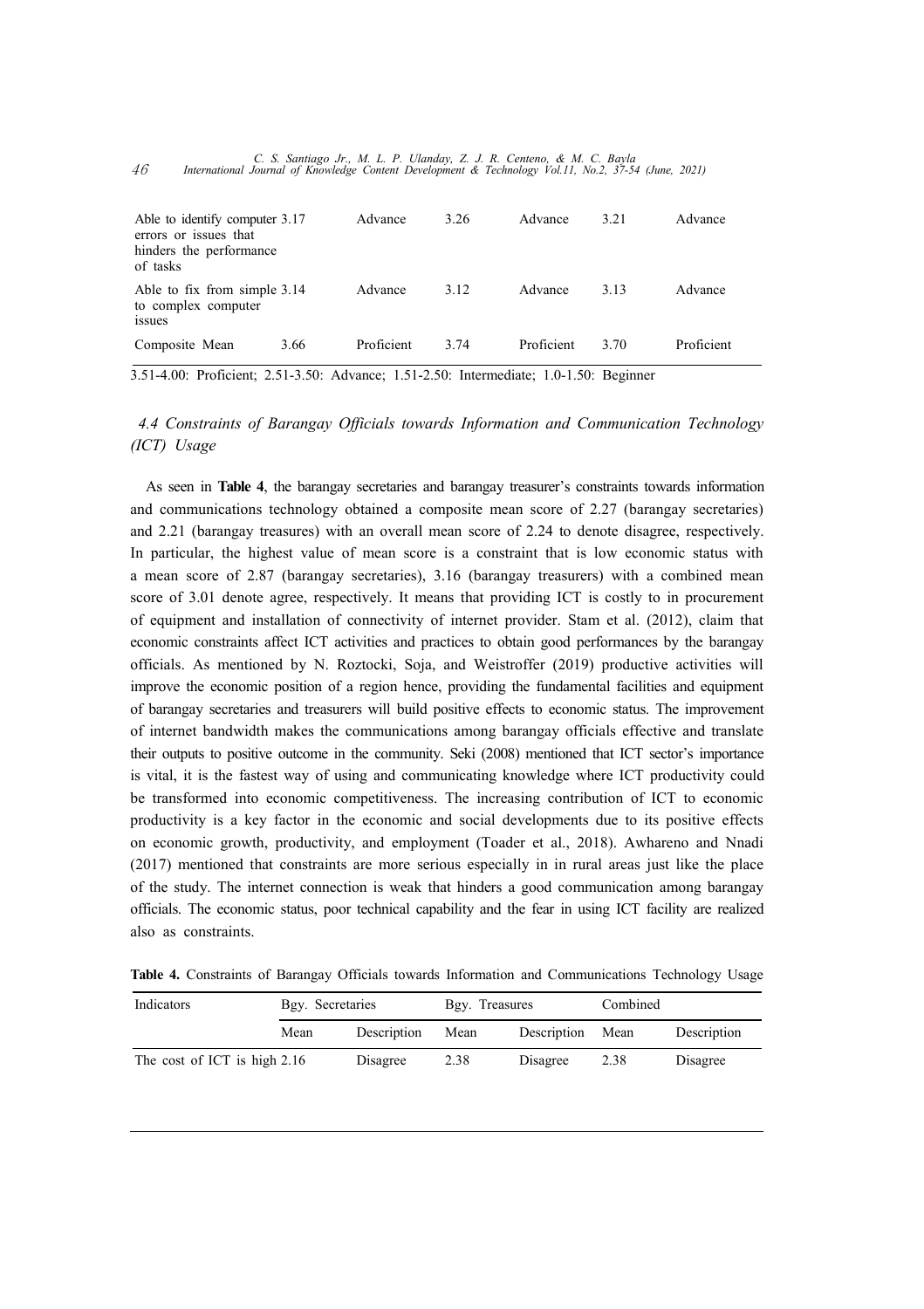*C. S. Santiago Jr., M. L. P. Ulanday, Z. J. R. Centeno, & M. C. Bayla International Journal of Knowledge Content Development & Technology Vol.11, No.2, 37-54 (June, 2021)* 47

| There is no enough<br>supply of electricity                                               | 1.49 | Strongly<br>Disagree | 1.47 | Strongly<br>Disagree | 1.48 | Strongly<br>Disagree |
|-------------------------------------------------------------------------------------------|------|----------------------|------|----------------------|------|----------------------|
| The internet bandwidth is 2.80<br>low that makes<br>connection and<br>communications weak |      | Agree                | 2.95 | Agree                | 2.87 | Agree                |
| The computer shops and 1.57<br>ICT facility are too for<br>from the residence             |      | Disagree             | 1.76 | Disagree             | 1.66 | Disagree             |
| The economic status is 2.87<br>low to afford ICT                                          |      | Agree                | 3.16 | Agree                | 3.01 | Agree                |
| The educational level is 2.36<br>low to use ICT                                           |      | Disagree             | 2.27 | Disagree             | 2.31 | Disagree             |
| The technical capability 2.77<br>is using ICT is poor                                     |      | Agree                | 2.22 | Disagree             | 2.49 | Disagree             |
| The capability trainings 1.49<br>on ICT is poor                                           |      | Strongly<br>Disagree | 1.29 | Strongly<br>Disagree | 1.39 | Disagree             |
| Accessing the internet is 2.47<br>costly                                                  |      | Disagree             | 2.37 | Disagree             | 2.42 | Disagree             |
| There is fear in using ICT 2.64<br>facility                                               |      | Agree                | 2.24 | Disagree             | 2.44 | Disagree             |
| Composite Mean                                                                            | 2.27 | Disagree             | 2.21 | Disagree             | 2.24 | Disagree             |

3.51-4.00: Strongly Agree; 2.51-3.50: Agree; 1.51-2.50: Disagree; 1.0-1.50: Strongly Disagreee

#### *4.5 Difference in terms of Skills between Barangay Secretaries and Barangay Treasurers towards Information and Communication Technology (ICT) Usage*

**Table 5** showed the differences between the skills of barangay secretaries and barangay treasurers. The skills z was  $-1.61$ , the df was  $61$ , the p-value was  $0.10$  and the decision was failed to reject the null hypothesis. It was mentioned that the barangay officials in Silang have high range of literacy in using and accessing the official PC and being skilled of using it especially with their respective tasks. Moreover the skills acquired by barangay officials through attending seminars and trainings in ICT have given them an advantage in the usage of ICT in everyday life. It implies that barangay secretaries and barangay treasurers possessed the same level of skills. Both groups are capacitated with the ICT competencies in performing basic computer operation in their tasks. Their skill set could be a product of capability trainings and that their combined knowledge and abilities are also developed throughout the years. These in turn contributes to the development of the communities they serve. This could be in a form of socio-economic changes brought by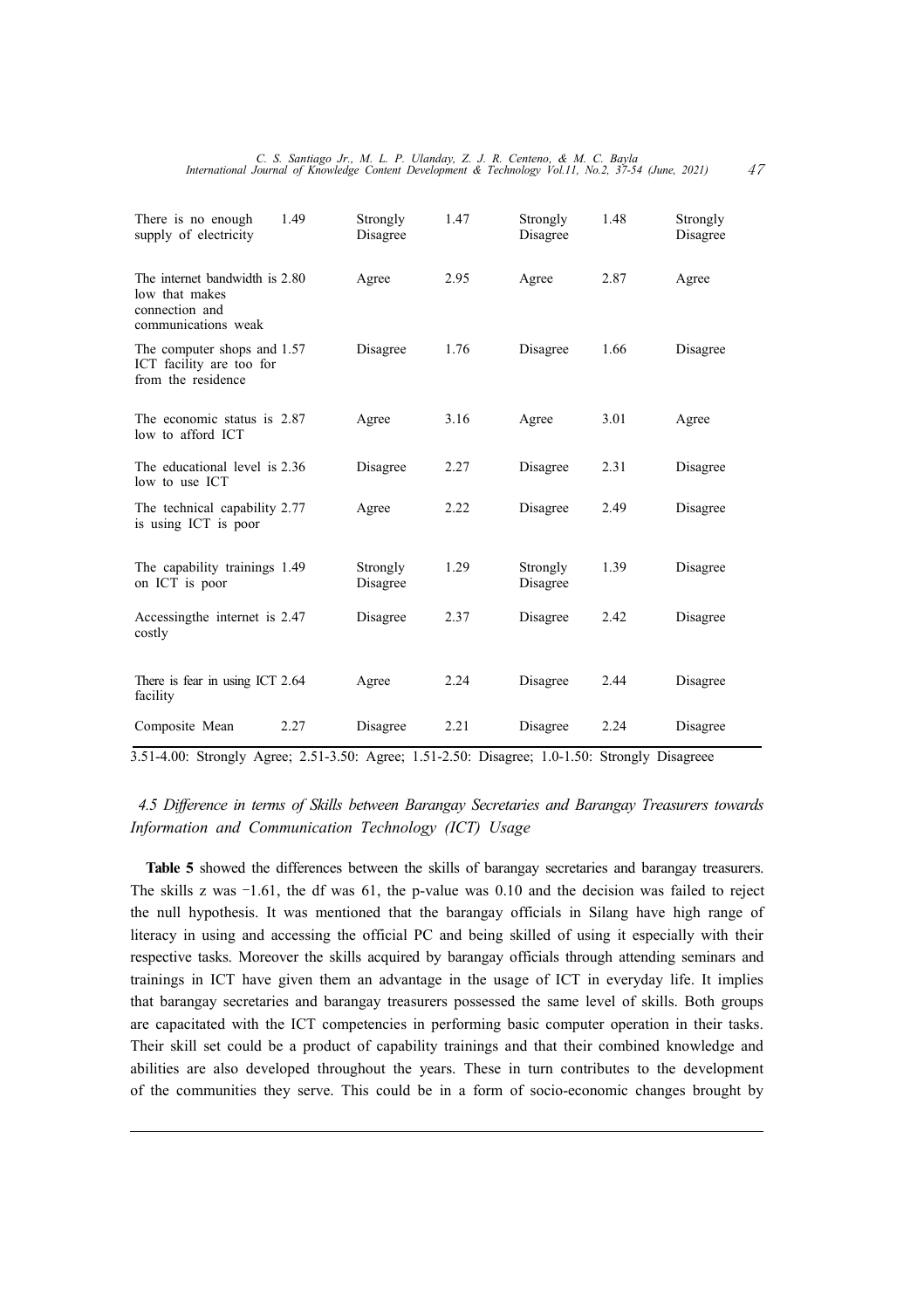the officials' empowerment in ICT usage. The effective delivery of service to the community like engaging on the on-line communication, producing on-line content and institutional access of the citizens to participate in political information and decision process.

Kozma & Vota (2014) states that many countries in developing world are making significant investments in educational ICT. The Philippine Development Plan 2017-2022 reiterates that it will continue to enhance and sustain government performance in the delivery of quality services by upgrading its management system to be more citizens oriented. Medina, Separa, Generales, and Delos Reyes (2017) asserts that based in Republic Act No. 7160, majority of the duties and re sponsibilities of barangay secretaries and treasurers in the Philippines requires the usage of different computer applications.

**Table 5.** Differences between the Skills of Barangay Secretaries and the Skills of Barangay Treasurers

| Indicators    |         | DF | p-value | Decision   |
|---------------|---------|----|---------|------------|
| <b>Skills</b> | $-1.61$ | 61 | 0.10    | Accept Ho. |

*4.6 Difference in terms of Constraints between Bgy Secretaries and Treaurers towards Information and Communication Technology (ICT) Usage*

**Table 6** showed the differences between the skills of barangay secretaries and barangay treasurers. The skills z was 1.45, the df was 61, the p-value was 0.14 and the decision was failed to reject the null hypothesis. It is highlighted that most offices have no internet connection. This results to use their own data in the office or at home. Constraints experienced by barangay secretaries and treasures such as inadequacy of ICT resources, limitations on bandwidth connectivity, internet cost and other technical capabilities may be apparent however this does not become an obstacle to performing the job efficiently. These problems are a broad and long standing issue for the government that requires immediate resolution by those concerned. Addressing the problems will unlock the immense potential to improve the quality of life and position individuals to a better and life long careers. The social connectivity through internet enhanced communications, interactions and information access with people who share similar interest.

The Philippine Digital (2015) claims the government has still some deficiency in terms of an integrated ICT infrastructure that will permit an optimal inter-agency cooperation, support for all civil servants direct to reinforce social practices and efficient public service delivery. In addition, the government's agenda of increasing transparency and trust also embolden more provision of government data, specifically on procurement, budget allocation and disbursements. The Office of the Ombudsman (2013) contends that many government agencies and LGUs maintain a website. However, generation gap and issue of access to computer due to poor bandwidth are considered as limiting factors in ICT.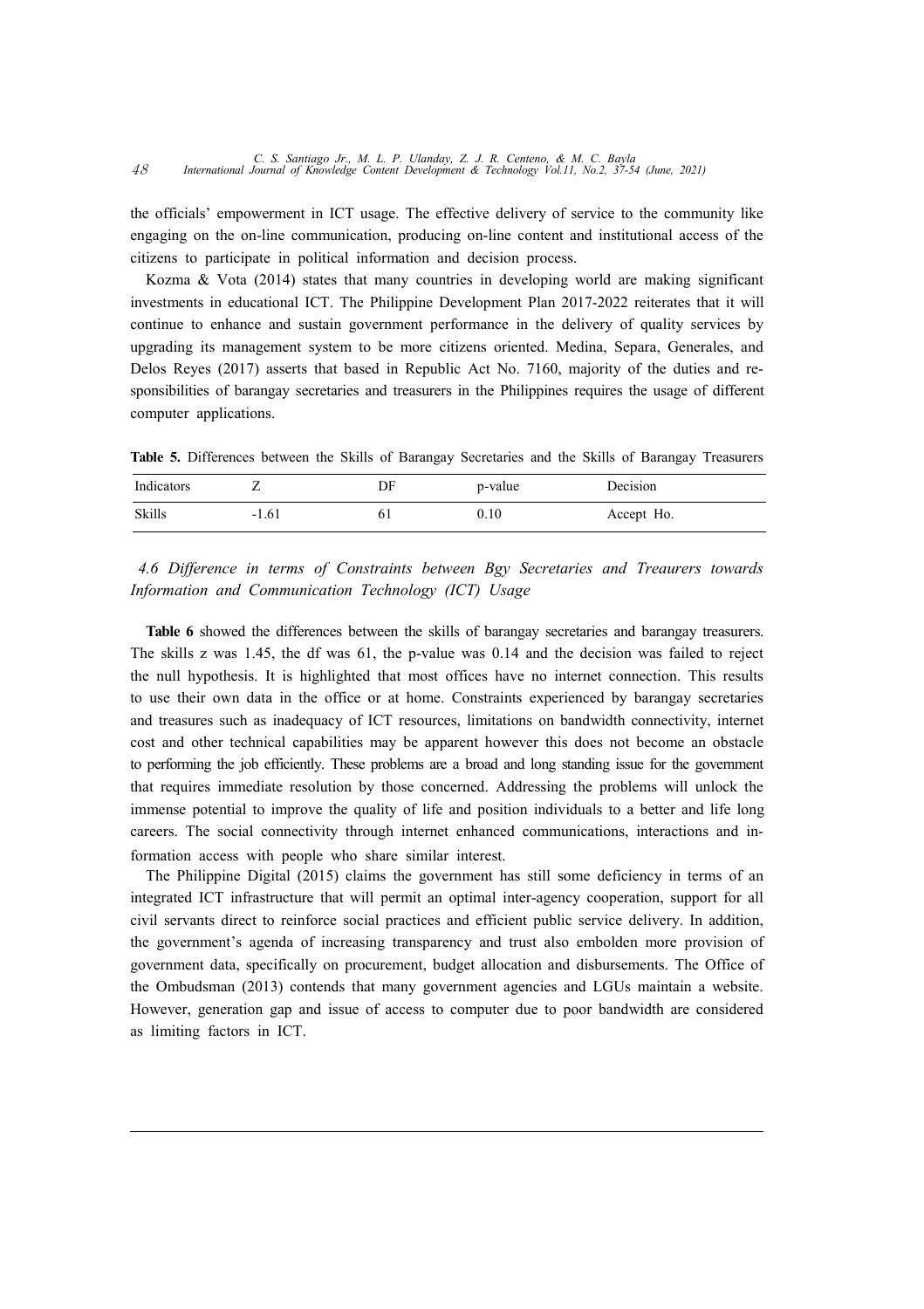**Table 6.** Differences between the Constraints of Bgy Secretaries and the Skills of Bgy. Treasurers

| Indicators  |     | DF | p-value | Decision   |
|-------------|-----|----|---------|------------|
| Constraints | .45 |    | J.14    | Accept Ho. |

#### 6. Conclusion

Barangay officials access computers at home and in the office using their personal internet connection, office internet connectivity and uses different mode of internet access. The basic skills of barangay officials are remarkable due to the collective effort of the community and the LGU in capacitating local officials with the skills towards ICT. Through this, the barangay officials are able to demonstrate ICT skills needed in their functions like composing emails, submitting reports and presenting outputs to the higher office. Further, their competence towards using ICT abled them to perform their job regardless of unstable internet connectivity that is available. The slow network performance affects the barangay officials' usage in ICT. The individual's economic standing and the fear in ICT usage for barangay secretaries was recorded as constraints. While, there were no significant differences on the skills and constraints of the study respondents. The results revealed the same for both group of study respondents.

In order to maintain the interests of barangay officials in ICT usage, the LGU may create a program that could improve further the skills and cope with the demands in ICT usage. These could be attained through collaboration with SUCs and other NGO, or GAs. Likewise, the LGU should make adequate provisions in improving ICT facilities, such as internet connectivity and ICT resources that could be readily available for the barangay officials. Furthermore, the price affordability of availing internet connections should be considered for economic competitiveness.

The telecommunication landscape of the Philippines has few major players catering to the increasing demand of different customers like government agencies. Hence, few competitions would mean consumers have very limited options for the services that they want. The issue of access to computer due to poor bandwidth, and economic status were considered as limiting factor and major constraints to afford ICT between barangay treasurers and secretaries. They are the underserved markets who have unmet needs. The roles and responsibilities they hold are essential to community.

The national government as part of its 10- point agenda has opened the said market in order to promote competition and improve service quality. The Philippine Competition Act, RA10667 is a policy of the Philippines that promote and protect competitive market. The market attractiveness of Telco industry is high. However, strict guidelines and strengthening of existing laws must be imposed in order to set stipulations that will cater to the needs of underserved market or the clientele who needed them the most. This can be a ground breaking opportunity to help improve the quality of life and offer affordable services.

In doing future research, a study may focus on the respondent's soft skills and professionalism for since they are at the forefront of the local service. Other attributes like social responsibility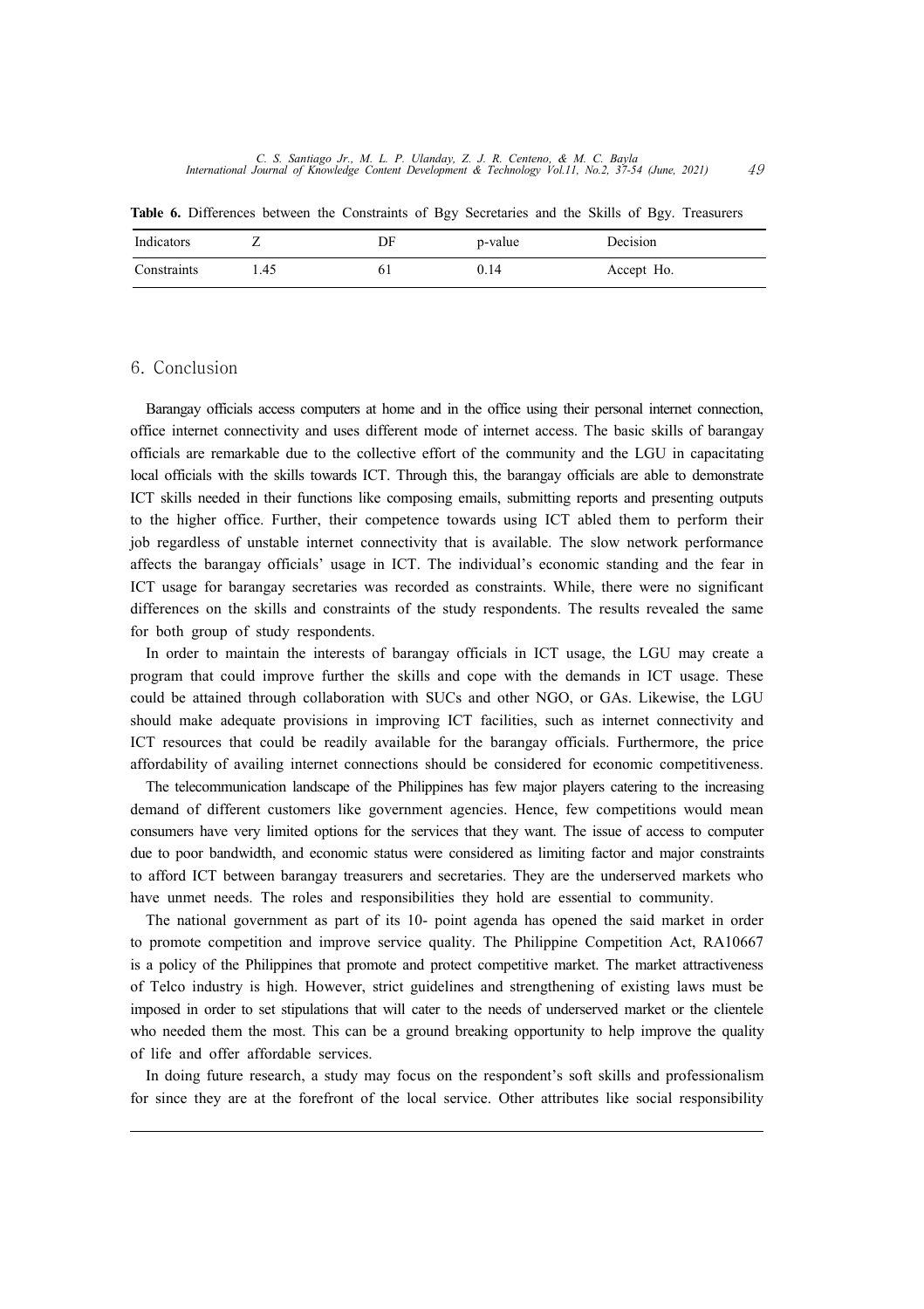*C. S. Santiago Jr., M. L. P. Ulanday, Z. J. R. Centeno, & M. C. Bayla* <sup>50</sup> *International Journal of Knowledge Content Development & Technology Vol.11, No.2, 37-54 (June, 2021)*

and good governance, integrity and honor may be explored. Likewise, an impact assessment on ICT usage capturing the economic and social outcomes brought about by the nature of their jobs.

#### Acknowledgement

The researchers are indebted to the study respondents and students of CvSU-SC for the help in the distribution and collection of questionnaires in 64 barangays and to all the barangay officials who participated in the study.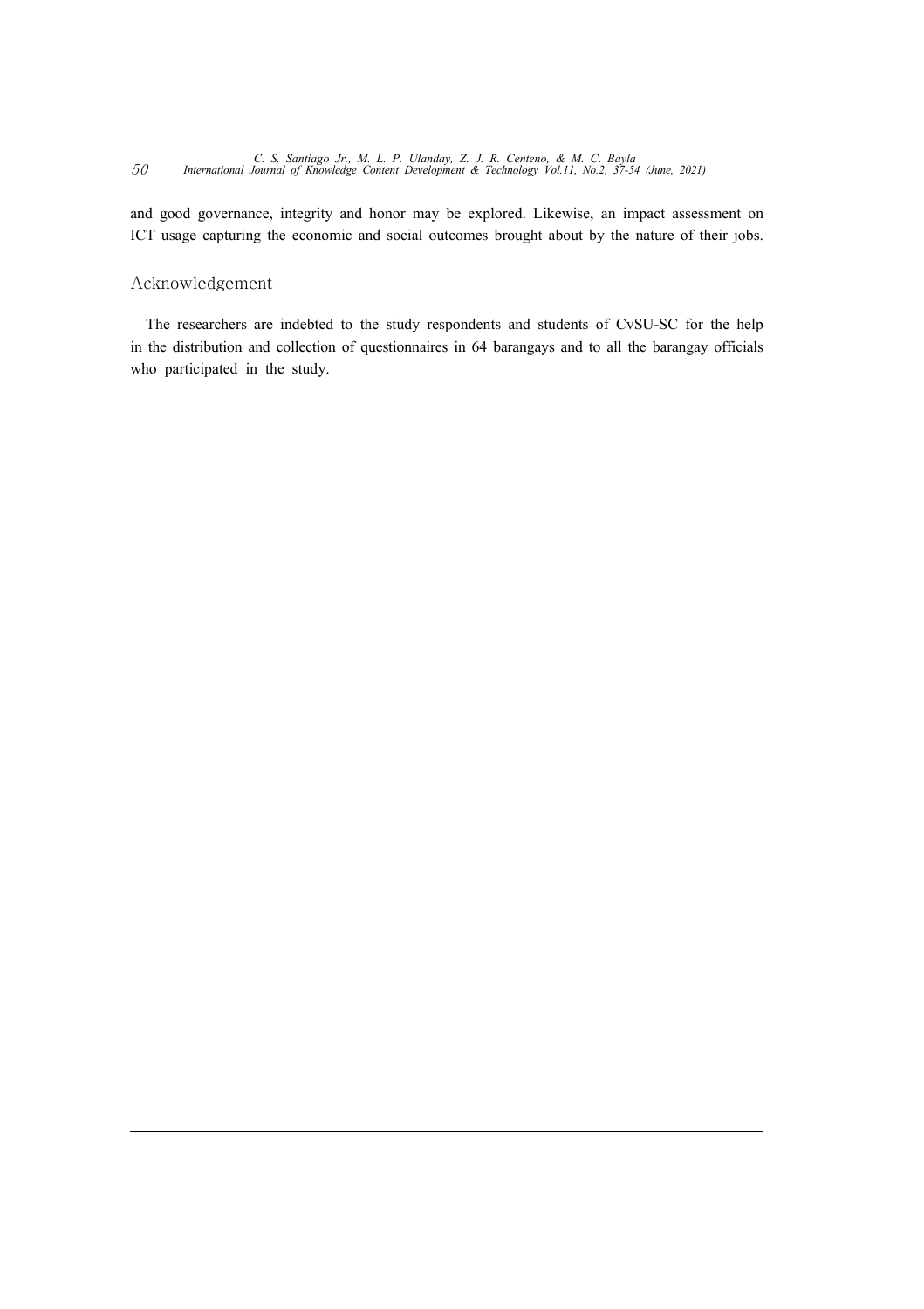#### References

- Awhareno, U. S., & Nnadi, F. N. (2017). Constraints to Information and Communication Technology Utilization by Village Extension Agents in South-South Nigeria. *Nigerian Journal of Rural Sociology*, *17*(1), 14-18. DOI: 10.22004/ag.econ.285286
- Bandalaria, M. (2007). Impact of ICTs on Open and Distance Learning in a Developing Country Setting: The Philippine experience. International Review of Research in Open and Distance Learning, *8*(1). https://doi.org/10.19173/irrodl.v8i1.334.
- Boysillo, S. L. (2017). Governance of the Barangay Chairpersons in the Municipality of Ubay Bohol. *International Journal of Business and Management Studies*, *9*(1), 1309-8047. https://dergipark.org.tr/tr/download/article-file/440187
- Congressional Policy and Budget Research Department, House of Representatives (2016), *Facts and Figures*. (11). https://cpbrd.congress.gov.ph/images/PDF%20Attachments/Facts%20in%20Figures/FF2016-

11\_ICT.pdf

- Crossman, A. (2018). *Understanding purposive Sampling.* https://www.thoughtco.com/purposive-sampling-3026727
- Czerniewicz, L., & Brown, C. (2005). Access to ICT for Teaching and Learning: From single Artefact to interrelated Resources. *International Journal of Education and Development using Information and Communication Technology (IJEDICT)*, *1*(2), 42-56. https://files.eric.ed.gov/fulltext/EJ1057837.pdf
- Department of Information and Communications Technology (DICT). (2017). *State of the Internet Report.*

https://dict.gov.ph/ictstatistics/state-of-the-internet-repor/#:~:text=17%20October%202017%2 0%E2%80%94%20The%20Akamai,105.1%20Mbps%20for%20the%20Philippines.

- Department of Information and Communications Technology. (2019). *DICT Issues Rules on Common Tower Sharing*. https://dict.gov.ph/dict-issues-rules-on-common-tower-sharing-2019/
- Department of Information and Communications Technology. (2020). *DICT Releases Guidelines for the Common Tower Policy.*

https://dict.gov.ph/dict-releases-guidelines-for-the-common-tower-policy/

Fang, Z. (2002). E-Government in Digital Era : Concept, Practice, and Development. *International Journal of the Computer*, *10*(2), 1-22.

http://www.ijcim.th.org/past\_editions/2002V10N2/article1.pdf

Garrido, M.,, Sullivan, J., & Gordon, A. (2010). Understanding the Links Between ICT Skills Training and Employability: An Analytical Framework. *ACM International Conference Proceeding Series*, DOI : 10.1145/2369220.2369234

Global Information Society Watch (2008). https://www.apc.org/sites/default/files/GISW2008\_EN.pdf

Gregorio, J. (2015, February 18). Digital Marketing in the Philippines - 2015 Edition. https://www.linkedin.com/pulse/digital-marketing-philippines-2015-edition-jomer-gregorio/?f bclid=IwAR0JWOsY32eKgpqI2ou43rPpEu2jgRXcIHqkRLTjEihh-krzAXkVE4MgCAI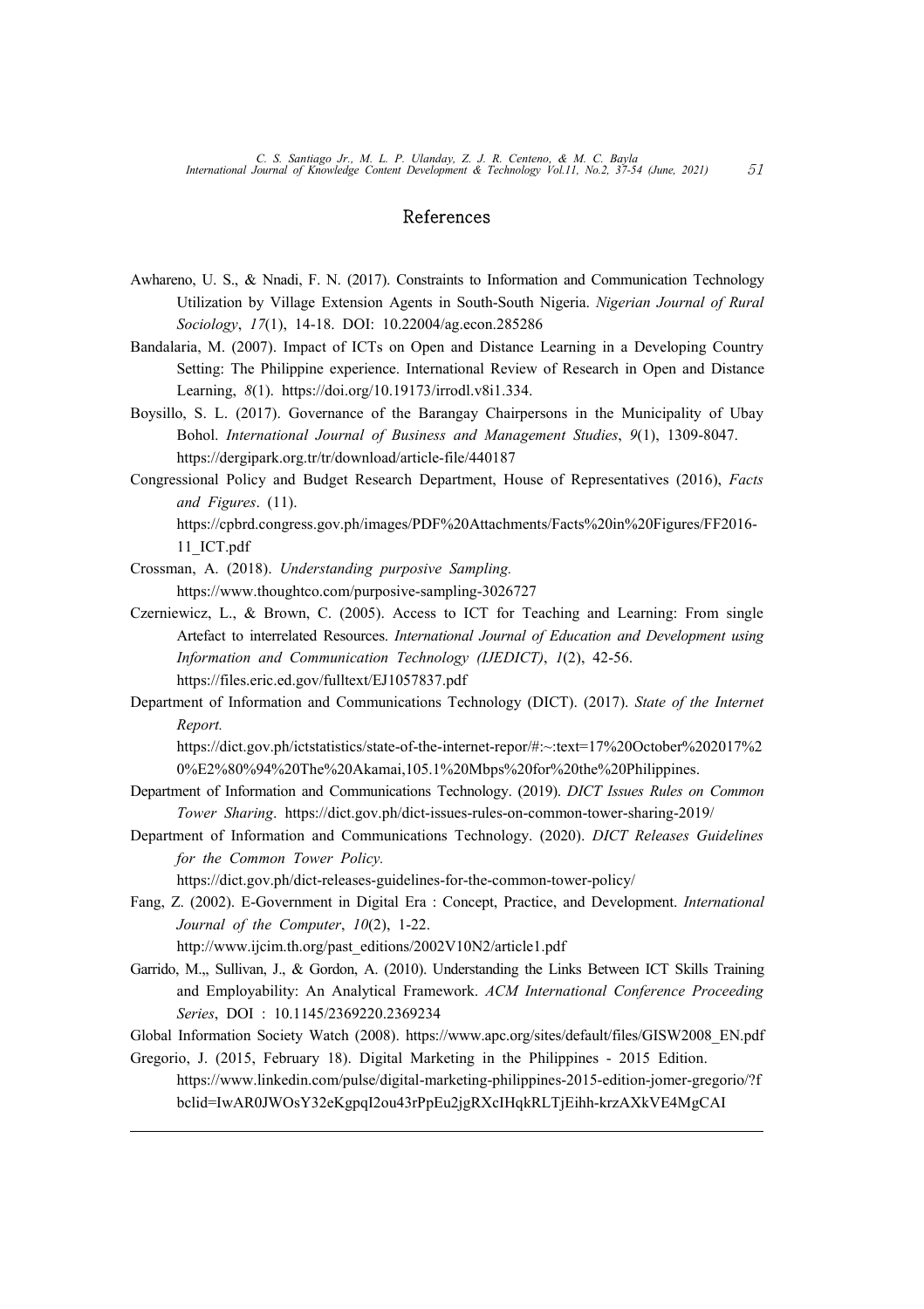- International Telecommunication Union. (2016). *Measuring the Information Society Report.* https://www.itu.int/en/ITU-D/Statistics/Documents/publications/misr2016/MISR2016-w4.pdf
- Jarboe, K. (2001). Inclusion in the Information Age: Reframing the Debate. Athena Alliance. http://www.athenaalliance.org/apapers/inclusion.html.
- Islam, M. S., Haque, M. E., Afrad, M. S. I., Abdullah, H. M., & Hoque, M. Z. (2017). Utilization of ICTs in Agricultural Extension Services of Bangladesh. *Asian Journal of Agricultural Extension, Economics & Sociology*, *16*(1), 1-11. DOI:10.9734/AJAEES/2017/31207
- Kinyanjui, D. N. (2019). Assessing the Need for and Constraints to Information and Communication Technology (ICT) Integration in the Teaching and Learning of Tourism at Higher Education Institutions in Kenya. *Journal of Education, Society and Behavioural Science*, *31*(2), 1-11. https://doi.org/10.9734/jesbs/2019/v31i230143
- Kozma, R. & Vota, W.S. (2014). ICT in Developing Countries: Policies, Implementation, and Impact. *United Nations Educational, Scientific and Cultural Organization (UNESCO)*. DOI:10.1007/978-1-4614-3185-5\_72
- Lua, K. C. (2018, June 26). Digital Transformation for Filipinos: Thinking Beyond Politics. *Business World.* https://www.bworldonline.com/digital-transformation-for-filipinos/
- Martin, E., Cabo, W., & Nicolas, J. (2009). Electronic Connection to Access and Network Information and Knowledge for Governance Effectiveness and Sustainability. *UNDP Philippines.* https://www.ombudsman.gov.ph/UNDP4/report-on-the-rapid-assessment-of-ict-utilization-for -participation-in-the-philippines/index.html
- Medina, R., Separa L., Generales L., & Delos Reyes, S. (2017). Moving Towards Technology-Based LGUs: A Review of Computer Literacy of Mariveles Barangays. *International Journal of Sciences: Basic and Applied Research, 33*(1), 218-226.

https://gssrr.org/index.php/JournalOfBasicAndApplied/article/view/5760

- National ICT Ecosystem Framework. (2019). https://dict.gov.ph/national-ict-ecosystem-framework-to-streamline-dict-agenda-serve-as-strat egic-compass/
- Ndou, V. (2004). E Government for Developing Countries: Opportunities and Challenges. *The Electronic Journal on Information Systems in Developing Countries, 18*(1)*,* 1-24. https://onlinelibrary.wiley.com/doi/pdf/10.1002/j.1681-4835.2004.tb00117.x
- Omotesho, K. F., Ogunlade, I. O., & Muhammad, L. (2012). Assessment of Access to Information and Communication Technology among Agricultural Extension Officers in Kwara State, Nigeria, *Asian Journal Agriculture and Rural Development*, *2*(2), 220-225. https://ageconsearch.umn.edu/record/197963?ln=en
- Prajanti, S. D. W., Djuniadi., & Soesilowati, E. (2013). Evaluation on Benefits and Development of Information and Communication Technology (ICT) to Improve the Performance of Agricultural Extension in Central Java. *The International Journal of Organizational Innovation*, *6*(2), 243-253.

https://search.proquest.com/openview/5678ea61d98075d00167a553e1fb7983/1.pdf?pq-origsit e=gscholar&cbl=55118&fbclid=IwAR0t03av4WU1zTjimHO4AybwOkYZV6gzv9JH\_E4e70 BRO6zuqT3IAjn-Hdw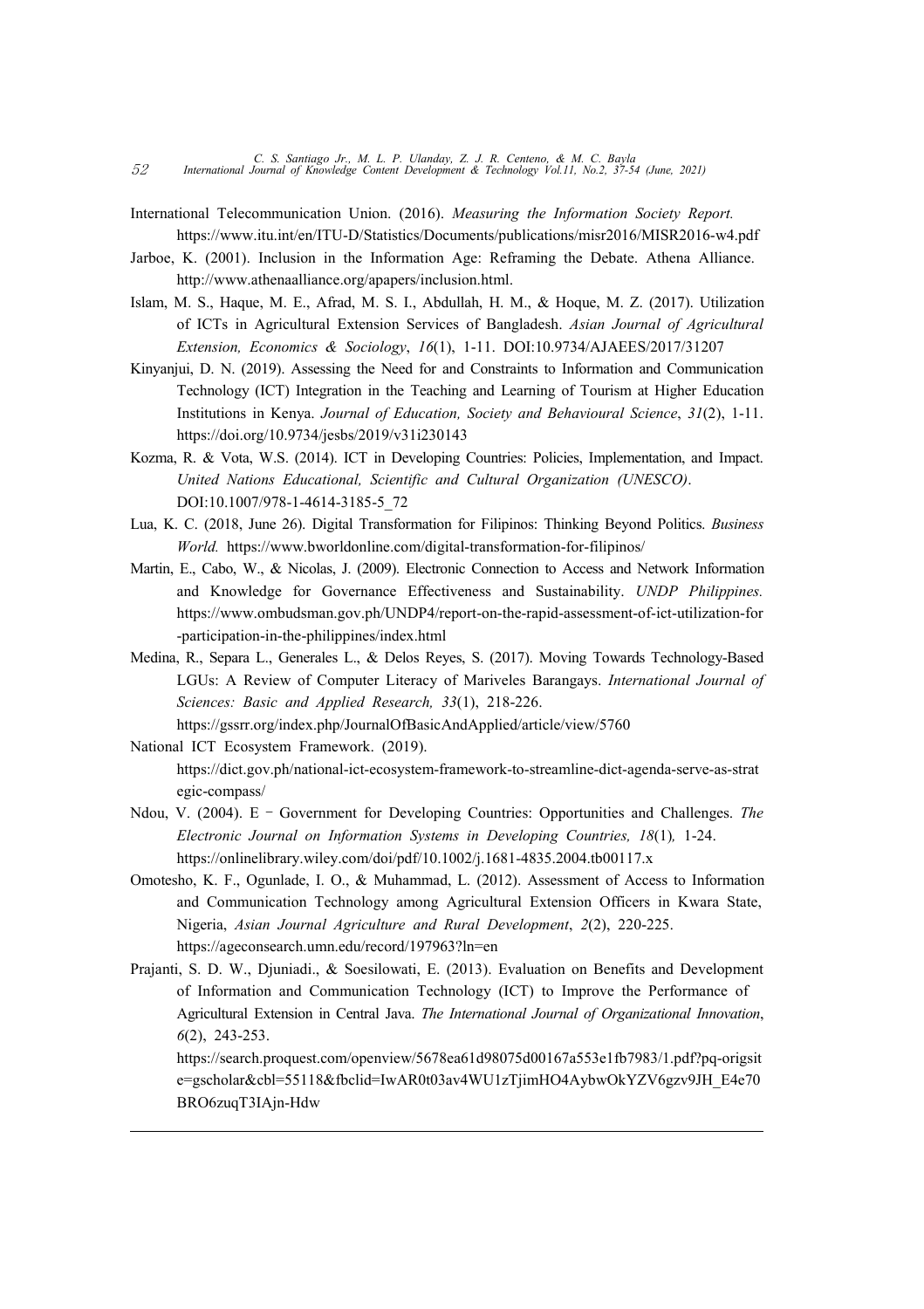- Roztocki, N., Soja, P., & Weistroffer, H. R. (2019). The Role of Information and Communication Technologies in socioeconomic Development : towards a Multi-dimensional Framework. *Information Technology for Development*, *25*(2), 171-183. DOI:10.1080/02681102.2019.1596654
- Report on the Rapid Assessment of ICT Utilization for Participation in the Philippines. (n.d). http://www.ombudsman.gov.ph/UNDP4/wp-content/uploads/2013/02/ICT-Utilization-Study.p df
- Republic Act No. 10929. (2017).

https://www.officialgazette.gov.ph/2017/08/02/republic-act-no-10929/

- Santos, M. G. M. (2016). Philippine Broadband: *A Policy Brief*. http://www.investphilippines.info/arangkada/wp-content/uploads/2016/02/ONLINE-BROAD BAND-POLICY-BRIEF1.pdf
- Shahani, L. R. (2015, August 23). Why is our Internet so slow? *The Philippine Star*. https://www.philstar.com/opinion/2015/08/23/1491398/why-our-internet-so-slow?fbclid=IwA R2OV15DZK0e7Cw88mKGYVvOZB1FAwapx3-cK9zApCABeMqeC19Ifk2Kxb4
- Shaqiri, A. B. (2015). Impact of Information Technology and Internet in Businesses. *Academic Administration, Law and Social Sciences*. *1*(1), 73-79. https://www.researchgate.net/publication/287205733\_Impact\_of\_Information\_Technology\_an d Internet in Businesses
- Seki, Y. (2008). The Importance of ICT for the Knowledge Economy: A Total Factor Productivity Analysis for Selected OECD Countries, Papers of the Annual IUE-SUNY Cortland Conference in Economics, in: Oguz Esen & Ayla Ogus (Ed.), *Proceedings of the Conference on Emerging Economic Issues in a Globalizing World*, (pp. 72-90), Izmir University of Economics. https://ideas.repec.org/h/izm/prcdng/200804.html
- The University of Maryland. (2014). *Digital Inclusion Survey Report.*  http://digitalinclusion.umd.edu/content/2014-survey-results-and-reports
- Toader, E., Firtescu, B. N., Roman, A., & Anton, S. G. (2018). Impact of Information and Communication Technology Infrastructure on Economic Growth: An Empirical Assessment for the EU Countries. *Sustainability*, 10(10), 3750. https://doi.org/10.3390/su10103750
- Van Stam, G., Johnson, D. L., Pejovic, V., Mudenda, C., Sinzala, A., & Van Greunen, D. (2012). Constraints for Information and Communications Technologies Implementation in rural Zambia. In: Jonas, K., Rai, I. A., Tchuente, M. (eds.) *Fourth International IEEE EAI Conference on eInfrastructure and eServices for Developing Countries (Africomm 2012),* Yaounde, Cameroon. Springer. DOI: 10.1145/2369220.2369234